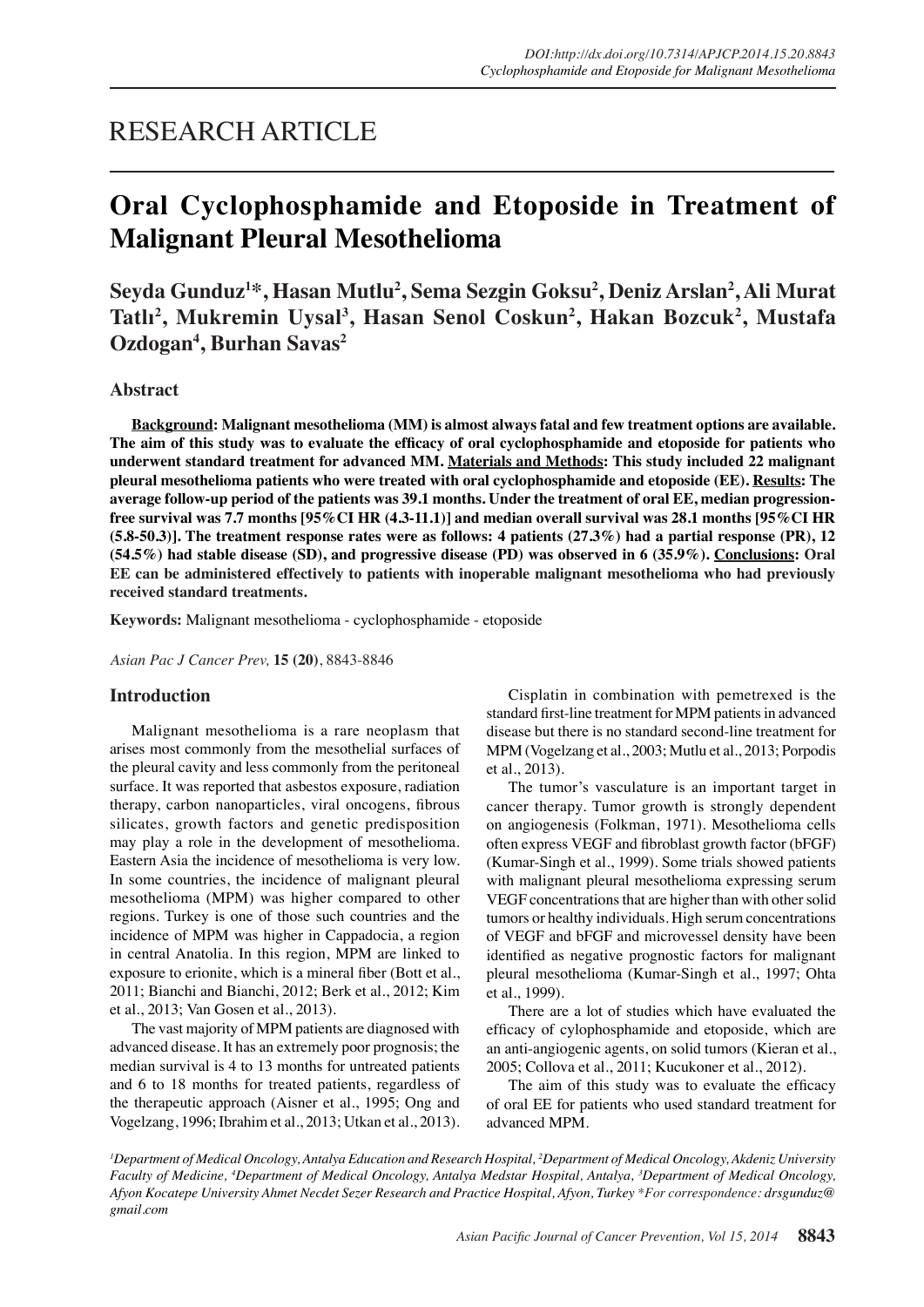#### *Seyda Gunduz et al*

## **Materials and Methods**

#### *Patients*

We retrospectively screened the files of 53 patients who were diagnosed with malignant pleural mesothelioma in the Department of Medical Oncology at Akdeniz University Hospital between February 2008 and May 2012. This study included 22 malignant pleural mesothelioma patients who were treated with oral cyclophosphamide and etoposide (EE).

#### *Protocols of treatment*

Metronomic: Oral cyclophosphamide 50mg 1\*1 /Daily and etoposide 50 mg 2\*1, two days a week.

Semi-metronomic: oral cyclophosphamide 50mg 1\*1/ Daily and etoposide 50mg 2\*1, five days in 3 weeks.

Tumor Response: Tumor response was evaluated by CT or PET CT and Response Evaluation Criteria In Solid Tumors (RECIST) criteria 3 months after the treatment.

### *Statistical analysis*

Overall survival was defined as the time between the initiation of treatment and death. The progression-free survival (PFS) was defined as the period of time between the first treatment application and the detection of the first progression based on radiological criteria or until death. Survival was analyzed by the Kaplan-Meier survival analysis and the univariate Cox regression analysis. Variables with p<0.1 in univariate analysis were also evaluated by multivariate analysis. All values of p<0.05 were considered to be statistically significant.

#### **Results**

The median age of the patients was 55 years (range 24-66 years). Among the 22 patients included in our study, nine (40.9%) were female and thirteen (59.1%) were male. 68.2% of the patients with malign mesothelioma were advanced local inoperable patients. The average followup period of the patients was 39.1 months. The baseline characteristics of the patients are listed in Table 1.

The ratio of the patients who received first-linechemotherapy before oral EE was 59.1%. Fifteen of the patients (68.2%) received the metronomic treatment protocol. When the response to treatment under oral EE intake was evaluated, the clinical response rate (stable disease and partial response) was 72.7% (Table 2).

Under the treatment of oral EE, median progressionfree survival was 7.7 months [95%CI HR (4.3-11.1)] and median overall survival was 28.1 months [95%CI HR (5.8-50.3)] (Figure 1 and 2). When the factors that affect PFS were analyzed, they were independent from the usage of oral EE  $[p=0.9 (95\% CI HR (4.3-11.1)],$  age  $[p=0.77 (95\% CI HR (0.96-1.05))]$ , or how many lines of chemotherapy were received before the oral EE [p=0.19 (95%CI HR (0.18-1.41))] and gender [p=0.61 (95%CI HR (1.34-1.04)] (female *vs* male, 7.8 months *vs* 5.3 months).

The mean standardized uptake value (SUV) max value by Positron emission tomography-computed tomography (PET-CT) of the tumor was 9.5 (range 2.6-17) and PET

#### **Table 1. Baseline Characteristics of Patients**

| Patient |       |
|---------|-------|
| No(22)  | $\%$  |
| 13      | 59.1  |
| 9       | 40.9  |
| 55      |       |
| 24-66   |       |
|         |       |
| 15      | 68.20 |
| 5       | 22.70 |
| 1       | 4.50  |
| 1       | 4.50  |
|         |       |
| 13      | 59.1  |
| 9       | 40.9  |
|         |       |
| 19      | 86.40 |
| 3       | 13.60 |
|         |       |
| 15      | 68.20 |
| 7       | 31.80 |
|         |       |

#### **Table 2. Best Overall Response**

| Response                 | Nο |      |
|--------------------------|----|------|
| Complete Response (CR)   |    |      |
| Partial Response (PR)    |    | 18.2 |
| Stable Disease (SD)      | 12 | 54.5 |
| Progressive Disease (PD) |    | 273  |



**Figure 1. Progression Free Surrvival with Oral Cyclophosphamide and Etoposide**



**Figure 2. Over Survival with Oral Cyclophosphamide and Etoposide**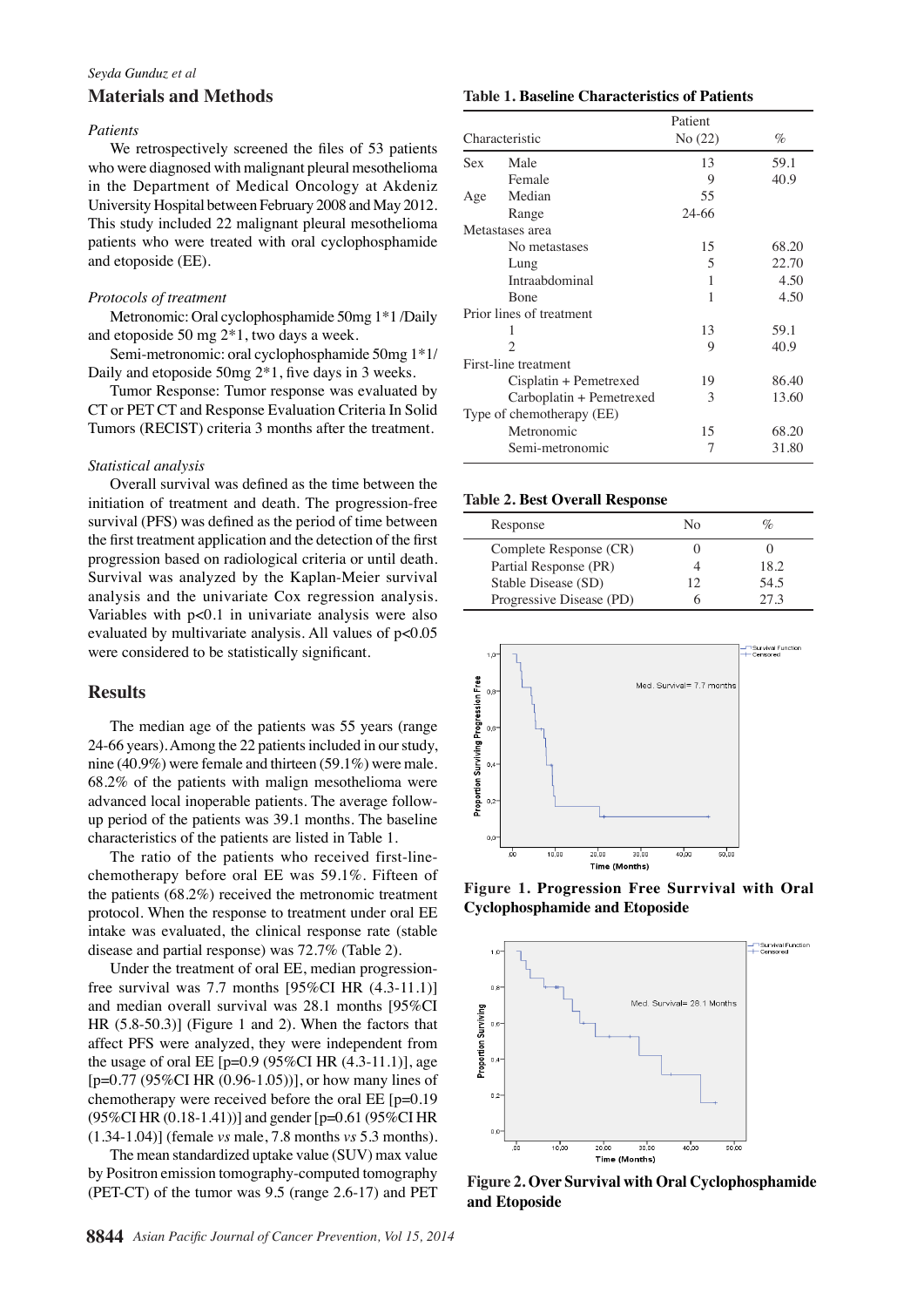fluorodeoxyglucose (FDG) uptake activity were found to be not related to the progression-free survival [p=0.44 (95%CI HR (0.92-1.18))].

## **Discussion**

This study is the first study to show the effectiveness of oral cyclophosphamide etoposide (EE) treatment on malignant pleural mesothelioma (MPM).

With a randomized phase III study, it was proven that administering cisplatin (75 mg/m2) and pemetrexed (500mg/m2) in combination to the patients who did not receive chemotherapy was superior to administering cisplatin alone in terms of survival rate. The response rate under this combination regime was 41.3%, the median time to progression was 5.7 months and median overall survival was 12.1 months (Vogelzang et al., 2003). This regime constitutes the standard first-line treatment regime. As a single agent, the response rate to gemcitabine varied between 0 and 31% (Janne, 2003). In patients who did not receive chemotherapy, the combination of gemcitabine with cisplatin resulted in a response rate which varied between 12% and 48%, and the median survival varied between 9.4 months and 13 months (Tsao et al., 2009). In salvage treatment, with the combination of gemcitabine and vinorelbine, the disease stabilization was 37%, the response rate was 7.4%, and the median progression-free survival was 2.8 months (Zucali et al., 2006). In a phase II study in which 63 patients were administered single agent vinorelbinin, the response rate was 16% and the overall survival was 9.6 months (Stebbing et al., 2009). Nowadays, although there is no standardized treatment regime which has been proven to be useful for survival in secondary care, in clinical practice, the patients with epiteloid MPM who are young and have good performance status are increasingly being treated by secondary care treatments (Ceresoli et al., 2011). Among our patients, the rate of patients who received first-line-chemotherapy before Oral EE was 59.1%, whereas 40.9% received second-line-chemotherapy. With the treatment of Oral EE, in 18.2% of the patients, we achieved partial response and in 54.5% stable disease was achieved. Under the treatment of Oral Cyclophosphamide etoposide, the median progression-free survival (PFS) was 7.7 months [ $95\%$ CI HR  $(4.3-11.1)$ ] and the median overall survival (OS) was 28.1 months [95%CI HR (5.8-50.3)].

It is proven in the study that the number of chemotherapy lines before Oral EE intake has no effect on progression-free survival. In patients with malignant pleural mesothelioma, male gender, extensive disease, poor performance status, and the existence of sarcomatoid differentiation in histological findings are related to poor prognosis (Herndon et al., 1998; O'Byrne et al., 2004; Yip et al., 2011). In our study, no relevance was detected between the age, gender of patients and progression-free survival.

Positron emission tomography/computed tomography (PET/CT) can be used to discriminate between benign and malignant pleural bulk. In malignant pleural mesothelioma, these techniques are useful to demonstrate extrathoracic disease, and in particular to identify the

existence of nodal metastasis, which enables the tumor to be staged. In patients with late diagnosis and early stage MPM, the occult metastasis rate defined by PET-CT is 15%. Moreover, in PET-CT, high standardized uptake value ratios (SUVmax) are related to poor prognosis (Flores et al., 2003; Plathow et al., 2008). In our study, no relevance was detected between the SUVmax value shown by PET-CT before chemotherapy and progressionfree survival.

Consequently, according to our survival results and the high clinical response rate of the treatment, Oral EE can be administered effectively to the patients with inoperable malignant mesothelioma who previously received standard treatment.

### **References**

- Aisner J (1995). Current approach to malignant mesothelioma of the pleura. *Chest*, **107**, 332.
- Berk S, Dogan T D, Kilickap S, et al (2012). Clinical characteristics, treatment and survival outcomes in malignant mesothelioma: eighteen years' experience in Turkey. *Asian Pac J Cancer Prev*, **13**, 5735-9.
- Bianchi C, Bianchi T (2012). Malignant mesothelioma in Eastern Asia. *Asian Pac J Cancer Prev*, **13**, 4849-53.
- Bott M, Brevet M, Taylor BS, et al (2011). The nuclear deubiquitinase BAP1 is commonly inactivated by somatic mutations and 3p21.1 losses in malignant pleural mesothelioma. *Nat Genet*, **43**, 668-72
- Ceresoli GL, Zucali PA, Gianoncelli L, et al (2010). Secondline treatment for malignant pleural mesothelioma. *Cancer Treat Rev*, **36**, 24-32.
- Collova E, Sebastiani F, De Matteis E, et al (2011). Use of metronomic chemotherapy in oncology: results from a national Italian survey. *Tumori*, **97**, 454-8.
- Flores RM, Akhurst T, Gonen M, et al (2003). Positron emission tomography defines metastatic disease but not locoregional disease in patients with malignant pleural mesothelioma. *J Thorac Cardiovasc Surg*, **126**, 11-6.
- Folkman J (1971). Tumor angiogenesis: therapeutic implications. *N Engl J Med*, **285**, 1182-86.
- Ibrahim N1, Abou-Elela E and Darwish D (2013). Survival of mesothelioma in a palliative medical care unit in Egypt. *Asian Pac J Cancer Prev*, **14**, 739-42.
- Janne PA (2003). Chemotherapy for malignant pleural mesothelioma. *Clin Lung Cancer*, **5**, 98-106.
- Herndon JE, Green MR, Chahinian AP, et al (1998). Factors predictive of survival among 337 patients with mesothelioma treated between 1984 and 1994 by the cancer and leukemia Group B. *Chest*, **113**, 723-31.
- Kieran MW, Turner CD, Rubin JB, et al (2005). A feasibility trial of anti-angiogenic (metronomic) chemotherapy in pediatric patients with recurrent or progressive cancer. *J Pediatr Hematol Oncol*, **27**, 573-81.
- Kim MJ, Cui FJ, Kim Y (2013) Hydrogen peroxide promotes epithelial to mesenchymal transition and stemness in human malignant mesothelioma cells. *Asian Pac J Cancer Prev*, **14**, 3625-30
- Kumar-Singh S, Vermeulen PB, Weyler J, et al (1997). Evaluation of tumor angiogenesis as a prognostic marker in malignant mesothelioma. *J Pathol*, **182**, 211-16.
- Kumar-Singh S, Weyler J, Martin MJ, et al (1999). Angiogenic cytokines in mesothelioma: a study of VEGF, FGF-1 and -2, and TGF beta expression. *J Pathol*, **189**, 72-8.
- Kucukoner M, Isikdogan A, Yaman S, et al (2012). Oral etoposide for platinum-resistant and recurrent epithelial